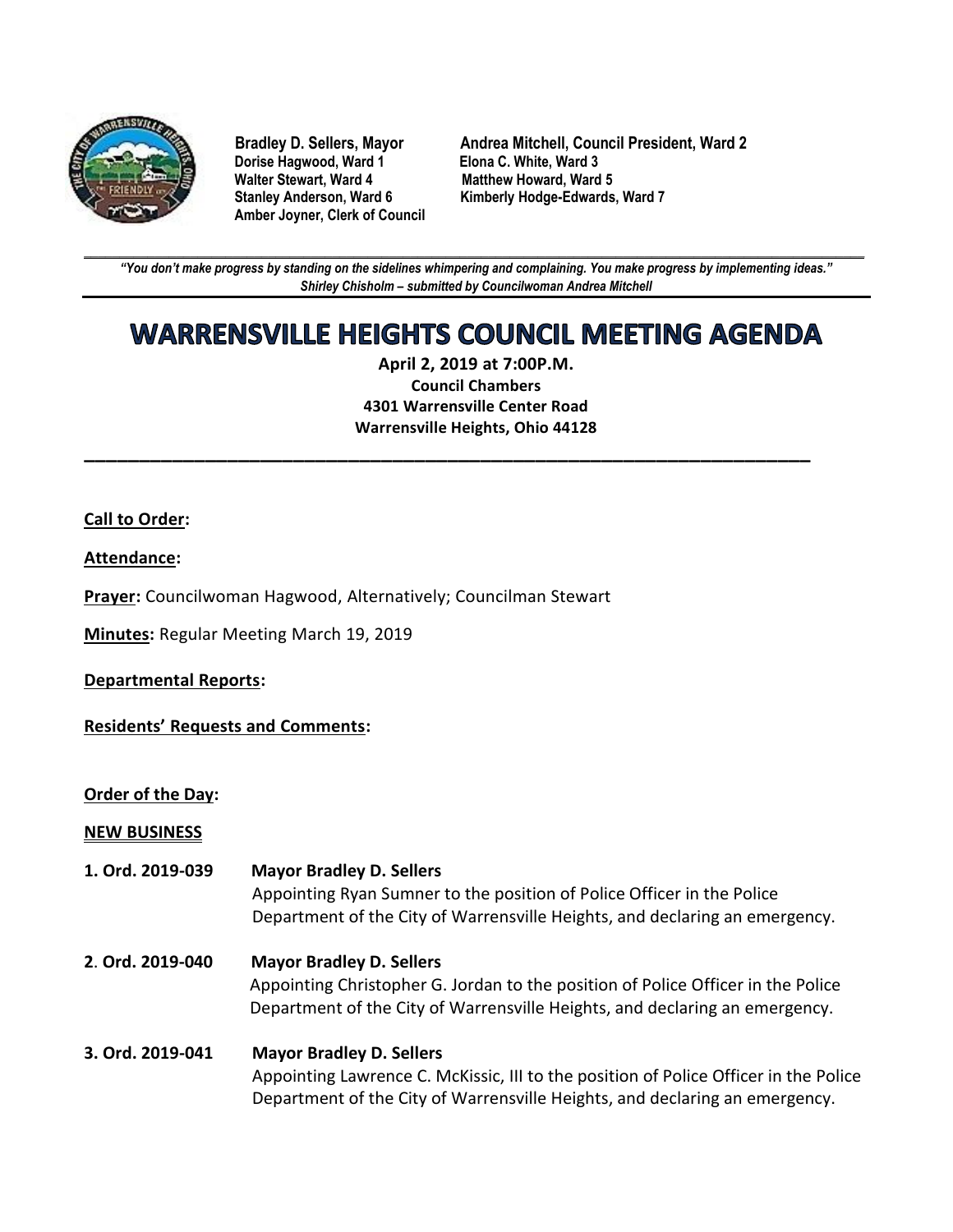## **4. Ord. 2019-042 The City Council**

Authorizing the Mayor to enter into a Codification Supplement Agreement with the Walter H. Drane Company to update the City of Warrensville Heights Codified Ordinances, including the online updates, with all revisions occurring between April 6, 2018 and December 31, 2019, and declaring an emergency.

# **5. Ord. 2019-043 Mayor Bradley D. Sellers**

Authorizing the Mayor to enter into a Data Use and Security Agreement with the County of Cuyahoga, Ohio and the Chagrin Valley Dispatch Council in order to participate in the Criminal Justice Information Sharing Data Warehouse, and declaring an emergency.

## **ADD-ONS:**

**6. Res. 2019-014 Mayor Bradley D. Sellers** Authorizing the Mayor to enter into a participation agreement with the Ohio Department of Transportation (ODOT) for the purchase of Sodium Chloride (Rock Salt) through the ODOT Winter Road Salt Contract for the period of September 1, 2019 through April 30, 2020, and declaring an emergency.

## **7. Res. 2019-015 Mayor Bradley D. Sellers**

Authorizing the Mayor to approve the Community Reinvestment Area Residential Tax Abatement Application of Jamal Holcomb and Saconda T. Deloach-Holcomb for 13143 Berry Boulevard, located in Cinema Park, Permanent Parcel Number 762-08-091, pursuant to Chapter 3735 of the Ohio Revised Code.

## **OLD BUSINESS**

**8. Ord. 2019-030 Mayor Bradley D. Sellers** 1st Read: 3/5/2019 **st Read: 3/5/2019** Amending Ordinance Number 2016-058 in order to revise the room 2<sup>nd</sup> Read: 4/2/2019 rental rates for the Civic and Senior Center of the City of Warrensville Heights and the Chateaux of Emery Woods Clubhouse, and declaring an emergency.

# **Announcements from the Directors:**

**Fire Department**-Chief Herb Waugh **Economic Department**-Director Jerome DuVal **Personnel**-Director Nicole Johnson **Chief of Staff**-Kelli Wilson **Police Department**-Chief Wes Haynes **Communications and Activities**-Director June Scharf **Building Department**-Commissioner Benjamin Brown